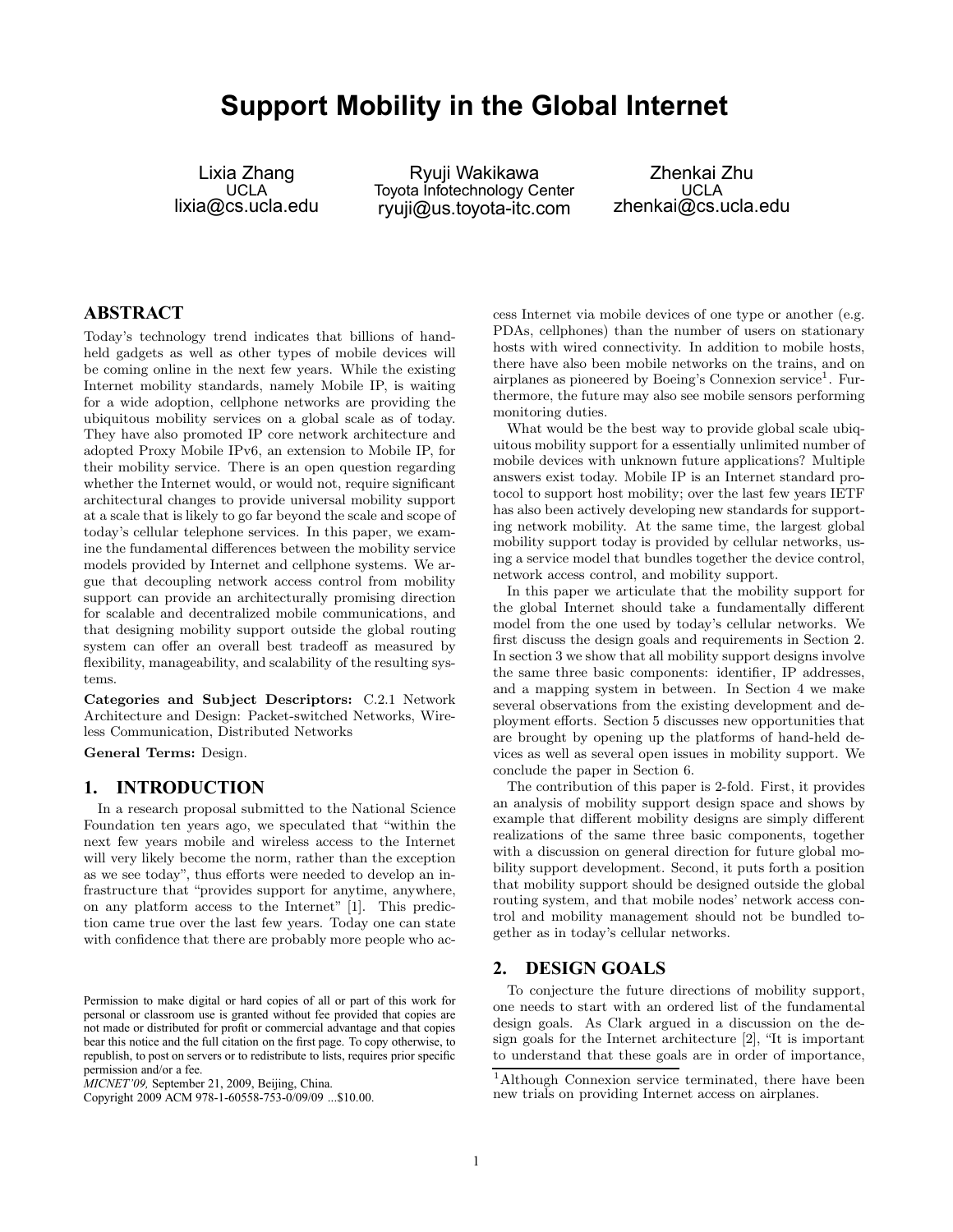and an entirely different network architecture would result if the order were changed." What should be in the set of the fundamental design goals for future mobility support in Internet? And how should one order them?

To answer these questions, one may take a look at the relatively short history of the Internet itself. What enabled its explosive growth? One can identify a few important enablers, the open access (anyone can connect to Internet at a low cost), open architecture, and distributed management. Of course the success of Internet is fueled by the advancement of computing technologies and innovations in applications, however the open access eased interconnections of all interested parties, the open architecture offered a low threshold to enter for new users and new innovations, and the absence of central control or central authority removed potential constraints on its growth.

Based on what we learn from the Internet history, we would like to put forth the following requirements at the top of the list of the design goals for future mobility support. First, effectively connecting mobile devices to Internet should be of the first and foremost importance, above any other desired goals such as guaranteed service quality or ease of accounting. Second, the solutions should be able to support mobility for an unlimited number and a large variety of mobile devices in a cost effective way. Furthermore, increasing numbers of mobile devices will inevitably bring in new mobile applications that we may not envision today, which suggests that it would be best to decouple mobility support from applications above it.

# **3. BASIC COMPONENTS IN MOBILITY PROTOCOLS**

Mobility support can be provided through multiple different ways. The basic question is how to make data reach a moving receiver (a mobile in short; in this paper we do not distinguish between mobile nodes and mobile subnets). Whoever sending data to a mobile must be able to identify the receiver via a piece of stable information, where "stable" means that the information does not change as the mobile moves. However if the sender's knowledge about the mobile does not change while the mobile moves, some means must exist to bind that unchanging identifier of the mobile with its dynamically changing location. Locations on Internet are represented by IP addresses.

The above intuitive reasoning leads to the following observation: mobility support essentially involves three basic components: a stable identifier for a mobile, an IP address of the mobile's current location, and a mapping between the two. In the rest of this section we show that different mobility support designs are simply different ways to choose mobile identifiers and different approaches to provide mapping between the identifiers and the mobiles current IP addresses.

# **3.1 Routing and Mapping**

All existing mobility support designs can be broadly classified into two basic approaches. The first one is to support mobility through dynamic routing. In such designs, a mobile keeps its IP address regardless of its location changes, thus the IP address can be used both to identify the mobile and to deliver packets to it. As a result, such designs do not require an explicit mapping function. Rather, the routing system must continuously keep track of mobiles' movements and reflect their current positions in the network on the routing table, so that at any given moment packets carrying the (stable) receiver's IP address can be delivered to the right place. The Connexion service [3] took this approach, where BGP is used to propagate airplane location updates. Naturally the flying airplanes generated frequent BGP updates, which were propagated throughout the Internet.

Supporting mobility through dynamic routing is conceptually simple as it does not require a mapping function; it can also provide robust and efficient routing, assuming that the routing system can keep up with the mobile movements. However, because the whole network must be informed of every movement by every mobile, this approach is feasible only in small scale networks with a small number of mobiles; it does not scale well in large networks or for large number of mobiles.

The second approach to mobility support is to provide a mapping between a mobile's stable identifier and its dynamically changing IP address. Instead of notifying the world on every movement, a mobile only needs to update a single binding location about its location changes. Both the cellular networks and the Mobile IP design take this second approach, so do a number of other mobility support protocols, for example Proxy Mobile IP [5] and HIP [6].

Several of the mobility support designs provide the mapping function at IP layer, where both the identifier and the current location of a mobile are represented by IP addresses. In this approach, the IP address which is used as a mobile's identifier points to a location which keeps track of the IP address of the mobile's current location. Such designs offer an advantage of hiding the mobility from correspondent nodes through one level of indirection. When a correspondent node sends packets to an IP address which is a mobile's identifier, the packets will be delivered to the location where the mapping information of the mobile is kept, so that the packets can be delivered to the mobile's current location via either encapsulation or destination address translation.

Although this one level of indirection at IP layer makes mobility transparent, it has a potential side effect of introducing triangle routing: the path taken by the packets via the mapping point can be much longer than the direct path between the correspondent and the mobile's current location. As increasing numbers of mobile devices are connected to Internet, some mobility solutions have opted to expose mobility to both ends and let them communicate directly. One common approach taken by these protocols is to use DNS for the mapping function to keep track of mobiles' current locations. Mobiles use dynamic DNS updates to keep their DNS servers updated with their current locations.

# **3.2 Basic Components in Different Designs**

In the rest of this section we examine a few representative mobility systems to show how the three basic mobility support components, namely mobile identifier, mobile's current address, and the mapping in between, are implemented in each system. One can see that different systems only differ in their choices of where to place these components, as shown in Figure 1.

In cellular networks, each cellphone can be uniquely identified through its SIM card, which essentially provides secure identification. The location of the mobile is represented by the Serving GPRS Support Node (SGSN) the mobile is connected to. In a general packet radio service network (GPRS),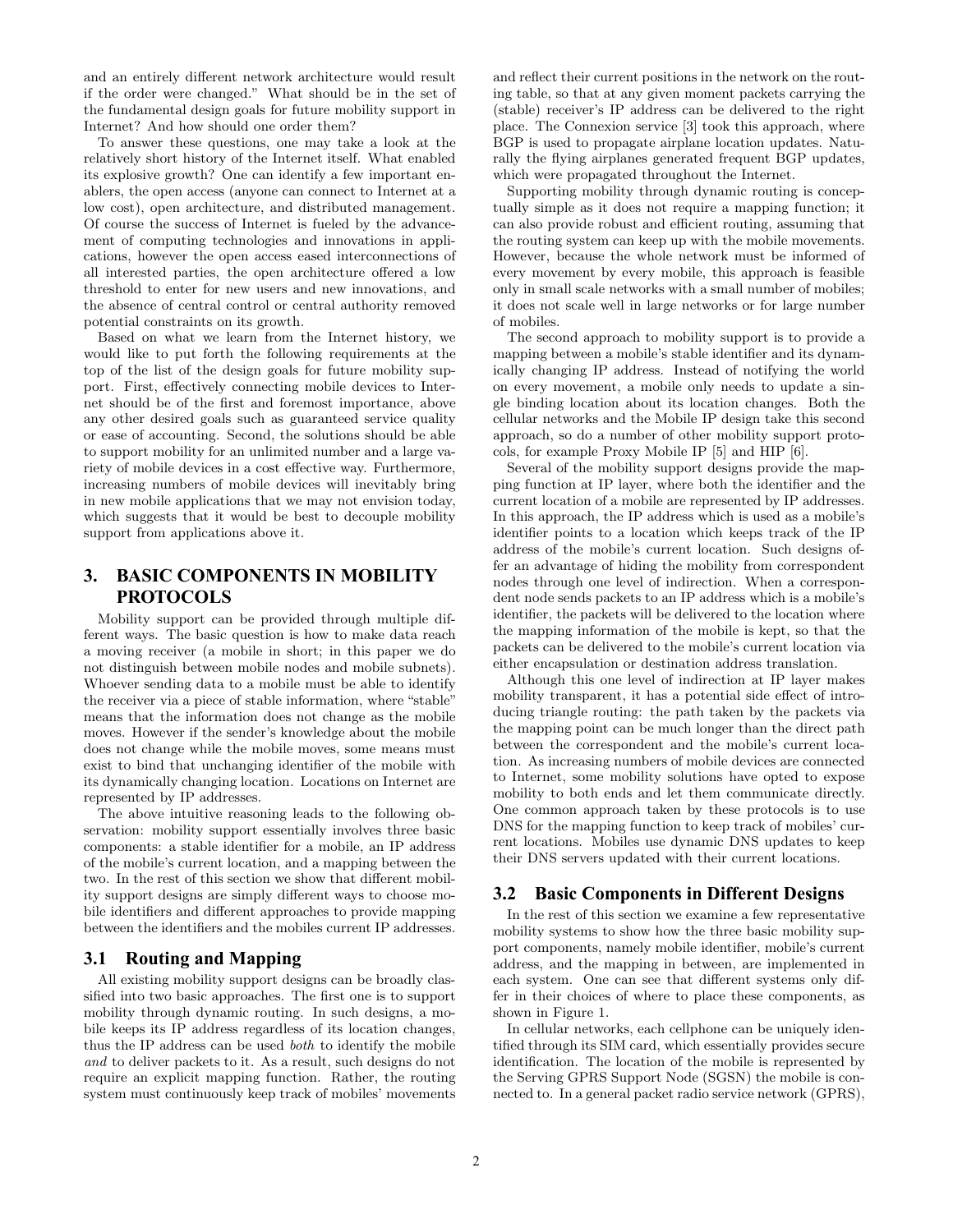

Figure 1: Components in Different Systems

A Gateway GPRS Supporting Node (GGSN) carries out a role equivalent to the Home Agent in Mobile IP. The cellphone's home service provider keeps the mapping of its number and its location at the HLR (Home Location Register).

In Mobile IP (MIP), every mobile node is identified by its Home Address, while its current location is represented by its Care-of-Address. The Home Agent keeps the mapping between these two and hides the mobility of mobile from the rest of the world. To mitigate Mobile IP's problems of triangle routing, Global HA-HA [10] introduces a distributed extension of Mobile IP. Instead of using a single Home Agent for each mobile, Global HAHA utilizes a set of cooperating Home Agents that are distributed over the Internet. The mapping information is distributed among the Home Agents. All the Home Agents announce the same home subnet prefix to Internet, so that when a correspondent sends packets to a mobile, the packets will reach the nearest Home Agent, which then forwards the packets to the Home Agent that is closest to the mobile.

As a protocol favored by cellular operators, Proxy Mobile IPv6 [5] can be considered another extension to Mobile IP that frees a mobile from performing any mobility-related signaling. Instead, the network takes the responsibility for managing IP mobility on behalf of the mobile within a single operator's network. Each mobile retains its IP address when it roams within its domain (a network that uses PMIP for mobility support), and thus this address is equivalent to the Home Address in MIP, i.e. the identifier of the mobile. Mobile Access Gateway (MAG) monitors each mobile moving in and out its local access link and sends updates to Local Mobility Anchor (LMA). The IP address of MAG is used to reach the mobile, and LMA keeps the mapping between the Home Address of the mobile and the address of serving MAG.

The Host Identity Protocol [6] puts the mapping outside the IP layer. HIP assigns each host a cryptographic-based identifier which is totally independent from its IP address of the current location. A mobile updates its DNS server when moving to a new address. DNS is used to provide the mapping between the identifier and up-to-date IP address for a mobile. HIP may also use a dedicated server other than DNS, known as Rendezvous Point [7]. Mobile.Me [4], a quasi mobility service provided by Apple Inc. for MAC users, also uses DNS to provide mapping between the identifier and the current IP address of a mobile, but with a different identifier choice from HIP and with additional functions including data encryption and NAT traversal.

# **4. OBSERVATIONS FROM EXISTING MOBILITY SYSTEMS**

In this section we make several observations from the existing mobility designs and services. We first discuss the current practices of access control and mobility management in cellular network and Internet, and then the relations between routing and mobility support.

#### **4.1 Access Control and Mobility Management**

Providing Internet connectivity to a mobile means two things: the mobile is connected to Internet, and it can be reached by any correspondent. The former involves access control, and the latter mobility management. Below we discuss how these two functions are implemented in cellular network and Internet, respectively.

#### *4.1.1 Cellular Networks Model*

Cellular networks implemented both functions in a combined way. First, each cellphone is made uniquely identifiable through its SIM card given by its home service provider. Second, when a cellphone  $C$  wanders into the territory of a foreign provider, through a global number database the foreign provider can find C's home service provider. If the latter has contractual relations with the former, then C can be granted network access. Third, when someone makes a call to  $C$ , the call is first routed to the home service provider and then redirected to C's current location. Here we note 3 essential pieces in this mobility support design: (1) the unforgeable identity of the cellphone, (2) the global database to find the home provider, and (3) the duel role of the home service provider: not only it performs mobility management for the cellphone, it also keeps the accounting book with foreign providers who grant the mobile device access to the foreign network resources. In other words, the access control and mobility management are bundled together as one service offer.

Another related point in cellular networks' mobility support is the clear distinction between local and global mobility, defined as whether a mobile node moves within a provider's network or across different providers' networks, respectively. One basic assumption about mobility in cellular networks is that a cellphone spends most of the time within the coverage of its home service provider. Interprovider roaming requires the commercial agreement between providers. Proxy Mobile IP that has been adopted by the future cellular core network EPC, Evolved Packet Core [11], closely follows the mobility management model of today's cellular networks. PMIP clearly separates local mobility (roaming within home provider's network) from global mobility (roaming between providers). Since PMIP installs all the mobility support in the network, a mobile does not need to do anything when it moves. On the other hand, the mobile cannot get connected in any network other than its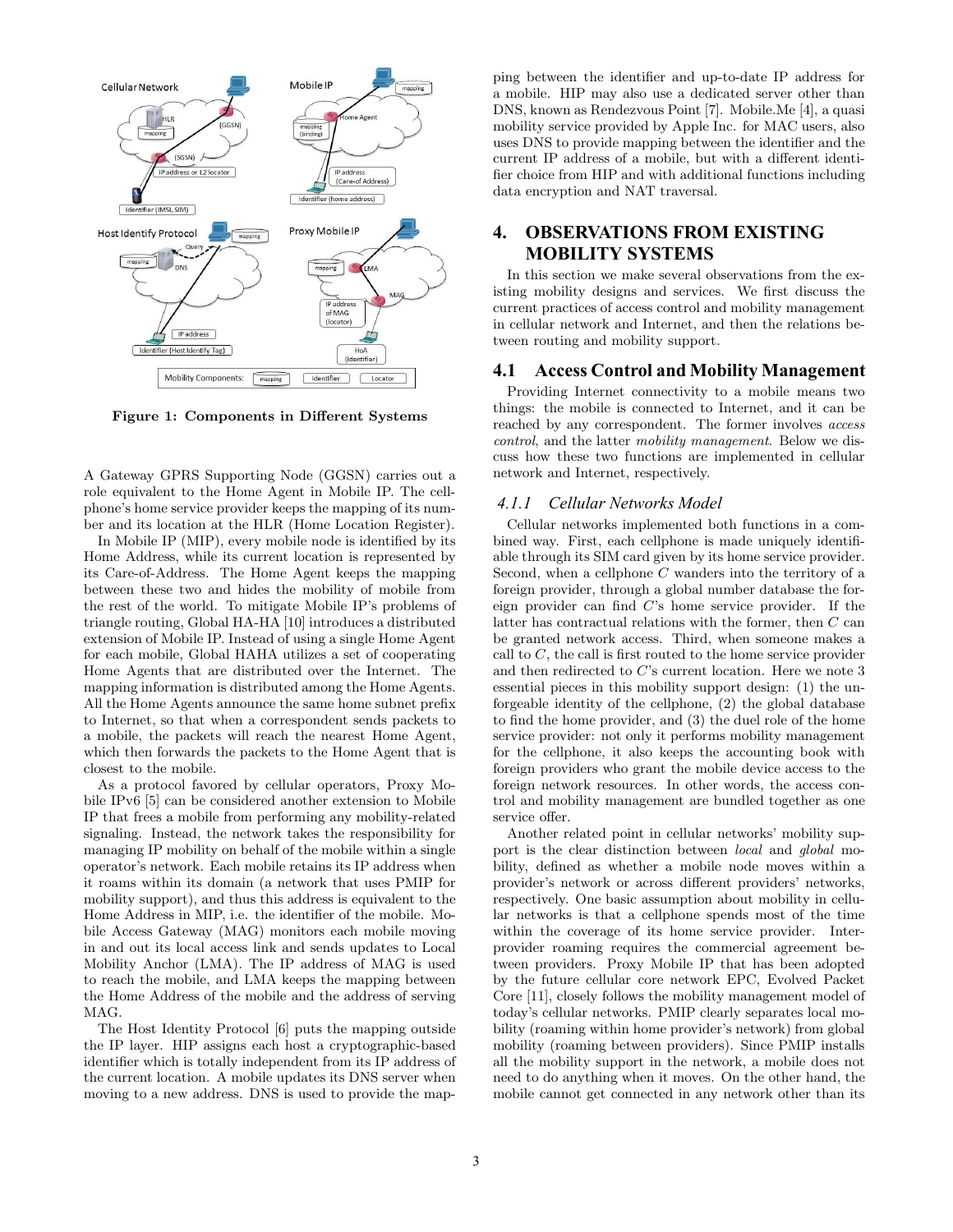home service provider and its provider's roaming parters networks. Given their tight control over exact where a mobile may be able to obtain network access, one may speculate whether the current cellular networks' control structure is adequate to support global mobility in near future.

#### *4.1.2 Internet Model*

As we discussed earlier, IP mobility support concerns only the mobility management, assuming mobiles are already connected to Internet. Today's mobile laptops obtain Internet access as they go. It is up to individual devices and individual networks to decide whether to, and how to, grant network access to visiting mobile devices. Due to fundamental differences between cellular networks and Internet, the cellular networks' mobility support model is simply not applicable here. First of all, today's moving hosts in general do not have an unforgeable identity. Although it is technologically feasible to assign each host a cryptographic-based identifier, as the work done by the IETF HIP working group, that is not the common practice today. Thus moving laptops miss a fundamental component to mimic the access model used by cellphones. Second, different from cellular service market where a small number of major providers dominate (who also interconnect), there exist a large number of Internet service providers and most of them do not have direct interconnectivity; contractual relations only exist between topologically interconnected ISPs.

Consequently, Internet access control practice takes an entirely distributed model. Although almost everyone has an Internet service provider who provides Internet connection at home or in office, in general such "home Internet service providers" cannot, and do not, get involved in granting access to a laptop in a foreign network (except special cases where the home provider also provides hot-spot access service, such as T-mobile). Instead, individual mobile hosts gain their own Internet access right from foreign networks they move into. A typical example of this situation today is the Internet access provided at airports and hotels. Possible arrangements include foreign networks providing free Internet access (which is the case in many airports and hotels), or providing access for a fee. In the latter case, the payment process leverages on the existing credit card system, rather than assuming any verifiable identify of the mobile itself.<sup>2</sup>

Although global Internet mobility support is not yet realized today, Mobile IP represents an able candidate protocol to support mobility in global scale. A mobile node obtains Internet access as it goes, and receives mobility support from its home agent (which can be provided by any party on Internet that offers MIP's Home Agent service). The mobile node can move around anywhere on Internet with mobility support, irrespective of the relation between its home, if it has one, and foreign providers.

#### *4.1.3 Mobility Support in the Future*

Which one of the two models described above would be more likely to see wider adoption as time goes? Although

no one can see clearly the crystal ball of the future, we may speculate based on the pros and cons of the two existing mobility service models.

The tremendous success of cellular market speaks loudly that the current cellular service model is a viable one, and is likely to continue for foreseeable future. Compared to the Internet model of separate access control and mobility management, however, the cellular network model imposes more stringent requirements on the mobiles (e.g. each one must have a SIM card), on the networks (e.g. contractual relations between each home and foreign network pair that a mobile may roam into), and on the global coordination (e.g. the global database that holds the complete list of cellphone identities with associated home service providers).

Internet access control practice, on the other hand, has no universal requirement on mobile devices, no assumptions about relations between providers, and no need for any global database to do lookup. Generally speaking, Internet mobile users do not have an equivalent "home service provider" as cellphone owners do. In fact, many people get Internet access as they go, without requiring explicit mobility support. At the same time, Internet mobility service practice also allow a diverse set of implementations whose mobility support goals span a wide range of spectrum from uninterrupted communication on the move to connection re-establishments after movements. Separating access from mobility not only makes each one simpler, but also provides the flexibility of allowing each one to be provided through multiple different means.

Thus, when one speculates a general access control model for the future where potentially orders of magnitude more mobile devices will need to get Internet access in foreign networks, although both models may co-exist as they do today, the Internet model, i.e. decoupling mobility support from access control, seems a much simpler way to move forward with. Besides, the Internet model's open and distributed nature already enabled mobility being added in various different forms, requiring no significant architectural changes in order to support mobility in an extremely large scale.

# **4.2 Routing and Mobility Support**

Network routing and mobility support seem coupled in at least two possible ways. First, there have been designs and even trial implementations of mobility support through dynamic routing. After all, the sole purpose of network routing is to handle dynamic changes, would routing-based mobility support be a promising direction in the future? Second, in the last few years we have seen several proposed solutions to scaling global routing system that, remotely, seem resembler certain features of mobility solutions. In this section we articulate the relations between routing and mobility support.

#### *4.2.1 Scalability with Routing-Based Solutions*

Connexion [3] was the first trial of routing-based mobility support in the global Internet. Connexion assigned a /24 prefix to each airplane. Each airplane announced its prefix from its new attachment points during the flight, so that the routing system could effectively deliver data to its moving locations. However, the rapid movements of multiple airplanes led to a large amount of BGP updates being propagated throughout the whole Internet, which raised the scalability concern about using dynamic routing to support mobility, especially in large scale networks. As the number

<sup>2</sup>One may argue that, if the foreign network access is not free, then an external database, hosted by the credit card system, indeed exists in order to handle the payment. However it may be considered a feature to be able to leverage on an existing database which already solved its user identification and authentication problems, instead of maintaining a separate one solely for mobility support.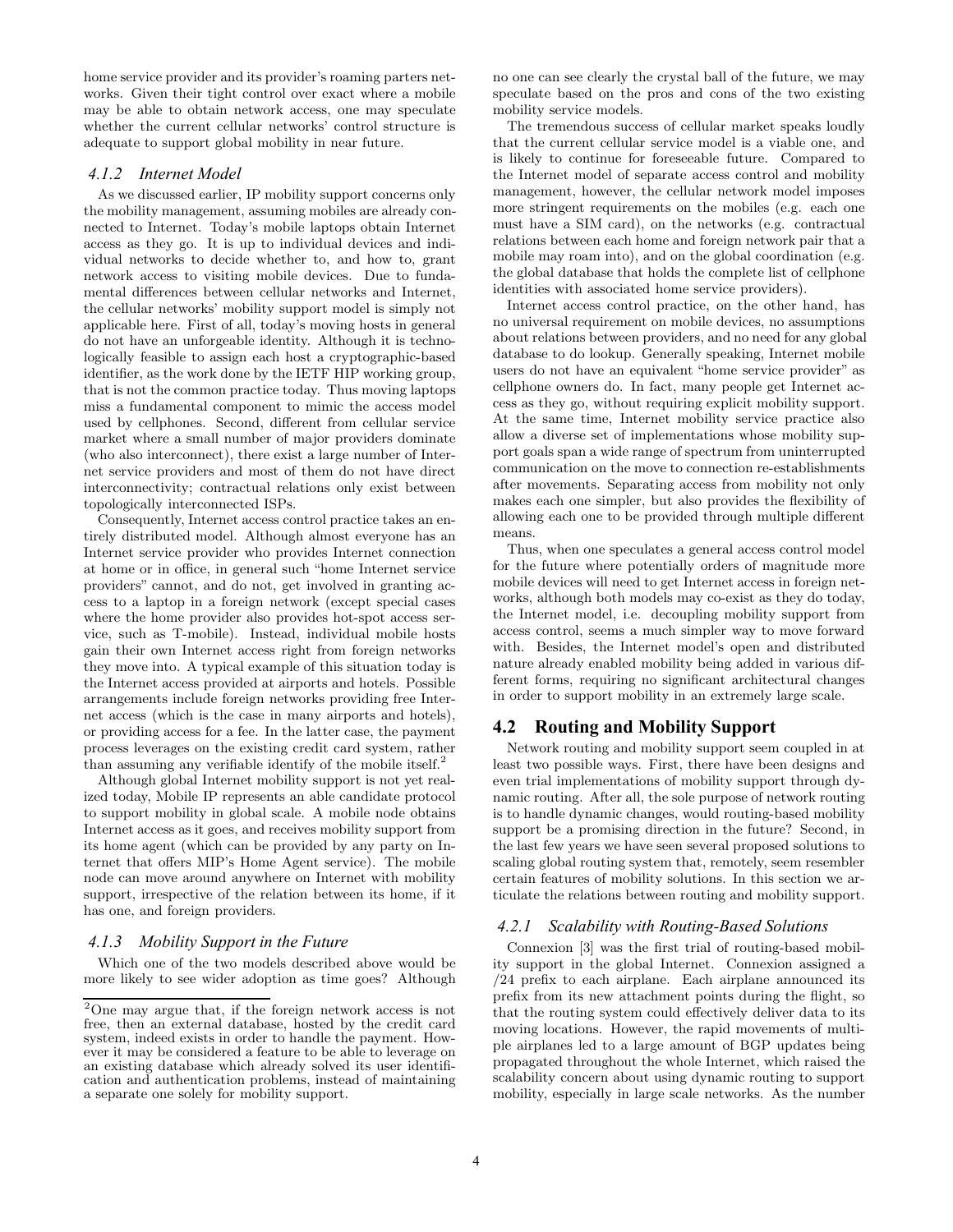of mobile entities grows, this approach becomes increasingly infeasible.

WINMO [9] is another network routing-based mobility support design. Like Connexion, WINMO also assigns each mobile subnet a stable prefix, however WINMO made the BGP update overhead for mobile networks orders of magnitude lower than that of Connexion by the following two approaches. First, WINMO uses various heuristics to reduce the propagation scope of routing updates caused by mobile movements. Consequently, not every router may know all the mobiles current locations. Resolving this issue led to the second, and more fundamental, approach taken by WINMO: adoption of the basic idea from MIP. WINMO assumes that each mobile subnet is assigned a prefix out of a small set of well defined mobile prefixes. These mobile prefixes are announced by a small set of aggregation routers which keep track of the moving subnets. Thus one may view WINMO's aggregation routers as playing the role of Home Agents in MIP. WINMO design shows a supporting evidence that relying on dynamic routing alone for mobility support does not scale in large networks, but that the combination of Home Agent concept with network routing can potentially lead to a viable approach to global mobility support.

## *4.2.2 Mapping in Mobility Support and in Routing Scalability*

Since early 2007 the Routing Research Group (RRG) under Internet Research Task Force has been working on a scalable routing architecture [14]. Although the design details are yet to be nailed down, most proposals that have been presented to RRG take on the map-n-encap approach [8]. To effectively scale down the routing system means to remove certain entries in today's routing tables, without losing reachability to any destination networks. Map-n-encap solutions use a mapping table to find out the destination network N's attachment point to the Internet core and encapsulate packets to  $N$  with the attachment point's IP address, so that the packets can be forwarded across the network that does not have the specific routing entry for the destination network. Since mobility support solutions typically involve mapping mobiles' identifiers to the IP addresses of their current locations, there has been a reoccurring question on whether one could deploy one solution to solve both mobility support and global routing scalability problems. The recent effort to extend LISP to support mobility represents one attempt in this direction [12].

To answer this question, one needs to understand the different roles that mapping and encapsulation play for mobility and routing purposes. The fundamental difference between the two is that, in the context of MIP, all IP addresses are reachable, but a correspondent does not know (is not aware of) the current address of the mobile. Thus the correspondent sends packets to the mobile's Home Address, and the Home Agent, which holds the mapping information, intercepts and encapsulates the packets to reach the mobile. The Home Agent keeps track of the mapping information, but does not distribute it anywhere; the encapsulation is simply to preserve the sender identity.

In the context of map-n-encap based scalable routing designs, on the other hand, destination network prefixes are removed from the global routing table. Instead there must be a mapping table that contains each destination network's attachment points to the global Internet. Network entry

point routers (a.k.a. "correspondents") need to know where the destinations are attached to, in order to encapsulate packets towards the right network exit points. Therefore, the mapping information must be made available at all the edge routers, so that they can properly encapsulate packets to reach the exit router for each destination network. The mapping information can be either pushed to, or polled by, the network entry nodes, nevertheless the specific distribution mechanisms do not change the basic requirement that this information must be available at a large number of places.

If one added mobility support to the same mapping system used for routing scalability, it implies that mapping information must be distributed whenever movement occurs to assure data delivery. However, as we discussed earlier, when the network is large or when the number of mobiles is large, it is infeasible to distribute the mapping information widely. The recent effort to extend LISP to support mobility avoids the scalability concerns by making network entry point routers request the mapping between mobiles identifiers and IP addresses, and then cache the information, however no scalable way is found to flush out stale cache entries when mobiles move.

# **5. THE ROAD TO FUTURE MOBILITY SUP-PORT**

In the last section we examined the fundamental differences between the mobility service models of cellular networks and Internet. We now turn our attention to identify both new opportunities and remaining open issues in providing global scale mobility support for unlimited number of online mobile devices on Internet.

# **5.1 Open Platform Mobile Devices**

Up until now, cellphones in general run on a closed platform. That is, cellular network operators have the complete control over which handsets and wireless devices may connect to their networks, and what software to install on them. The launch of Apple's iPhone, as well as other smart-phones such as G-phone, announced a turning point in this traditional way of cellphone business. Although they are still being called a "phone", these smart phones are essentially a hand-held version of general purpose computers. The users can install any desired new applications to run on them; making phone calls is merely one of the many available applications. They usually have multiple network interfaces and can connect to other networks in addition to cellular networks. At any given moment these mobile device may simply want to get connected through whichever cheapest means they can find available, and this provides another strong argument for separating access control form mobility management.

Foreseeing the forthcoming pervasive hand-held mobile devices, many recent efforts have gone into developing new context and location-aware applications. Multiple devices in the same vicinity can discover each other and exchange useful information (such as highway traffic congestion; some of such applications already exist). This kind of ah hoc interconnects blur the notion of network access. However with the current cellphone service model, users' connectivity is provided and controlled by different service providers. The existing cellular network infrastructure provides incentives